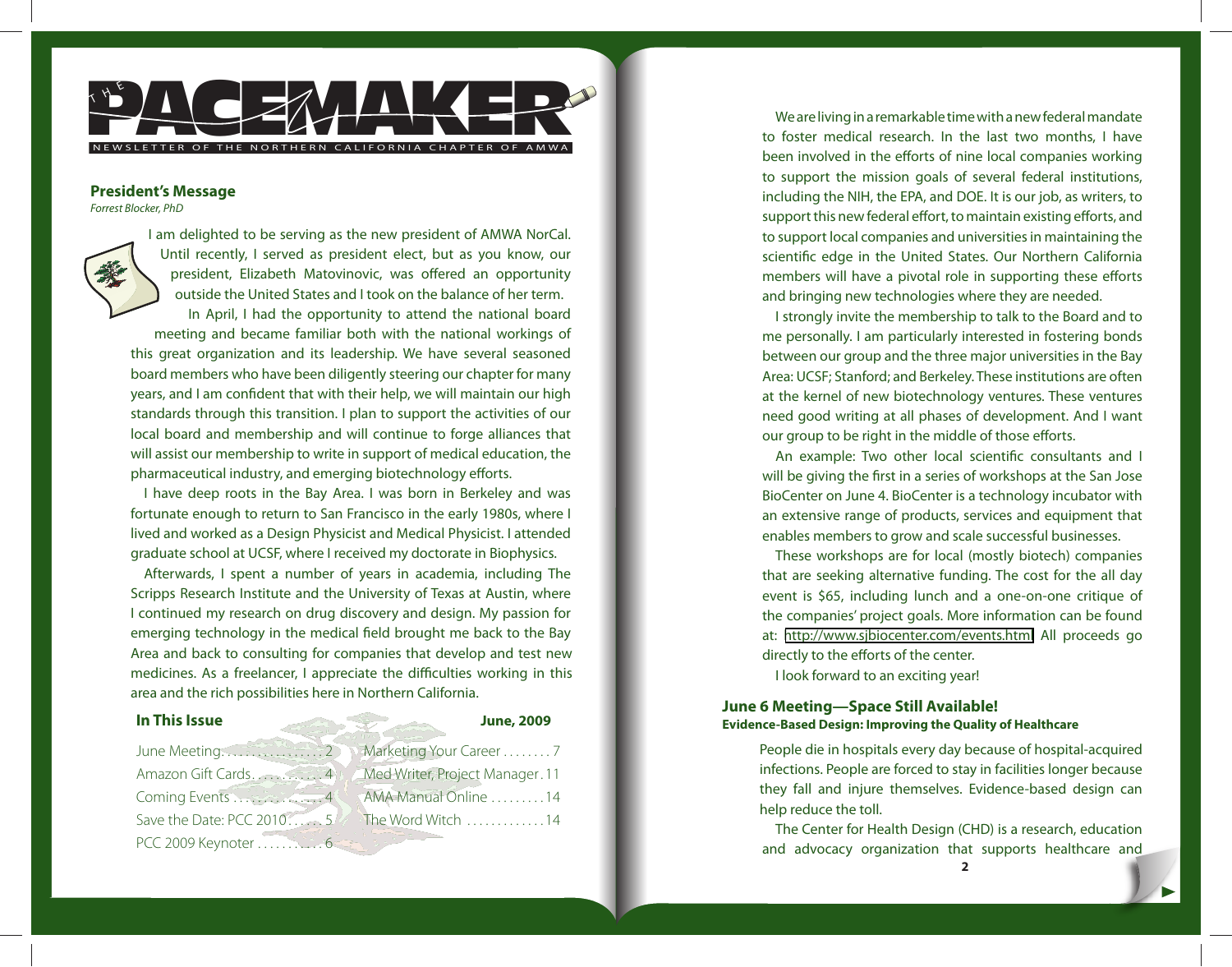design professionals all over the world in their quest to improve the quality of healthcare through evidence-based design. Healthcare is currently in the midst of a patient safety and quality revolution. Our goal is to provide the tools architects, designers and facilities need to incorporate evidence and research into their designs and facilities in order to make them healthier and safer for everyone.

We will discuss what evidence-based design is and why it is so important.

Healthcare construction costs are rising and healthcare projects are driven by dollar signs. We believe that if patients and communities demand a better quality of care through better design and efficiency, that hospitals and healthcare facilities will see that return on investment through lower operating costs, fewer errors and better results.

But many people look at healthcare facilities and see only dollar signs or more work. We need help to get the information out about the benefits, both financial and quality, of evidence-based design to those who would benefit from it: patients, doctors, nurses, healthcare executives. Help us celebrate those doing it, and get the word out to those who aren't.

**Who:** Carolyn Quist, Project Manager and Natalie Zensius, Director of Marketing, The Center for Health Design - <http://www.healthdesign.org> **When**: Saturday June 6, 2009, 0:30-1:30PM

**Where:** Delancey Street Restaurant, 600 Embarcadero St., San Francisco, CA 94107

**Mapquest map:** [http://www.mapquest.com/mq/2-xsN7b9\\*rpK29lfn\\*](http://www.mapquest.com/mq/2-xsN7b9*rpK29lfn*) **Cost:** \$30 for members, \$35 for non-members

### **Program:**

10:30-11:15 networking

- 11:15-12:00 brunch choose one selection:
- \* cheese blintzes (w/ sour cream and strawberry preserves)
- \* garden scramble (onions, mushrooms, bell peppers, tomato) with 7 grain toast
- \* smoked fish platter (w/bagel, bread, red onion, tomato), or
- \* Mama's omelette (bacon, avocado, white cheddar) w/ home fries and toast
- 12:00-1:00 presentation
- 1:00-1:30 Q&A

**3 4**

To register (and pay by credit card) click on the link below [http://www.acteva.com/booking.cfm?bevaid=182744](http://www.acteva.com/booking.cfm?bevaid=182744.). Or if you'd like to pay another way, email Catherine Magill, [magill\\_](mailto:magill_catherine@yahoo.com) [catherine@yahoo.com](mailto:magill_catherine@yahoo.com).

# **RECEIVE \$25 GIFT CARDS**

That's right! This is not a typo! AMWA is giving away \$25 gift cards from Amazon.com to every AMWA member who successfully recruits a new member in 2009.

No drawing to enter, no waiting until the end of the year to receive your reward-just successfully recruit a new member by December 31, 2009, and the gift card is yours. Don't miss this opportunity to share the benefits of AMWA membership with your colleagues and have a little shopping time on us. More detailed information and a form are available on our [Web site.](http://amwa.org/default.asp?id=452)

## **Coming Events BioEconomy Summit**

How will the economic impact of expanding populations in need of healthcare, food, and fuel and suffering from environmental degradation and pandemic threats change how business is done globally? Will we be able to harness scientific breakthroughs to reach our social and economic goals? How will the workforce prepare for the scientific challenges ahead? What can governments do to stimulate innovation in the BioEconomy?

The BioEconomy Summit is the first global conference to convene leaders and provide forums for consideration, understanding and consensus-building regarding issues surrounding the rapidly evolving BioEconomy.

Speakers, panelists, and attendees will jointly consider and offer direction for the future of the BioEconomy and assess the potential for bio-based industries to significantly improve the health and well being of both the Earth and its inhabitants.

**When:** 7:30am – 8:00pm, Thursday, June 25th, 2009

**Where:** Santa Clara University, Santa Clara, CA

**Registration:** \$950 (academic and other subsidies availaable); [click here](http://www.baybio.org/institute/wt/open/BioEconomy-Summit) for information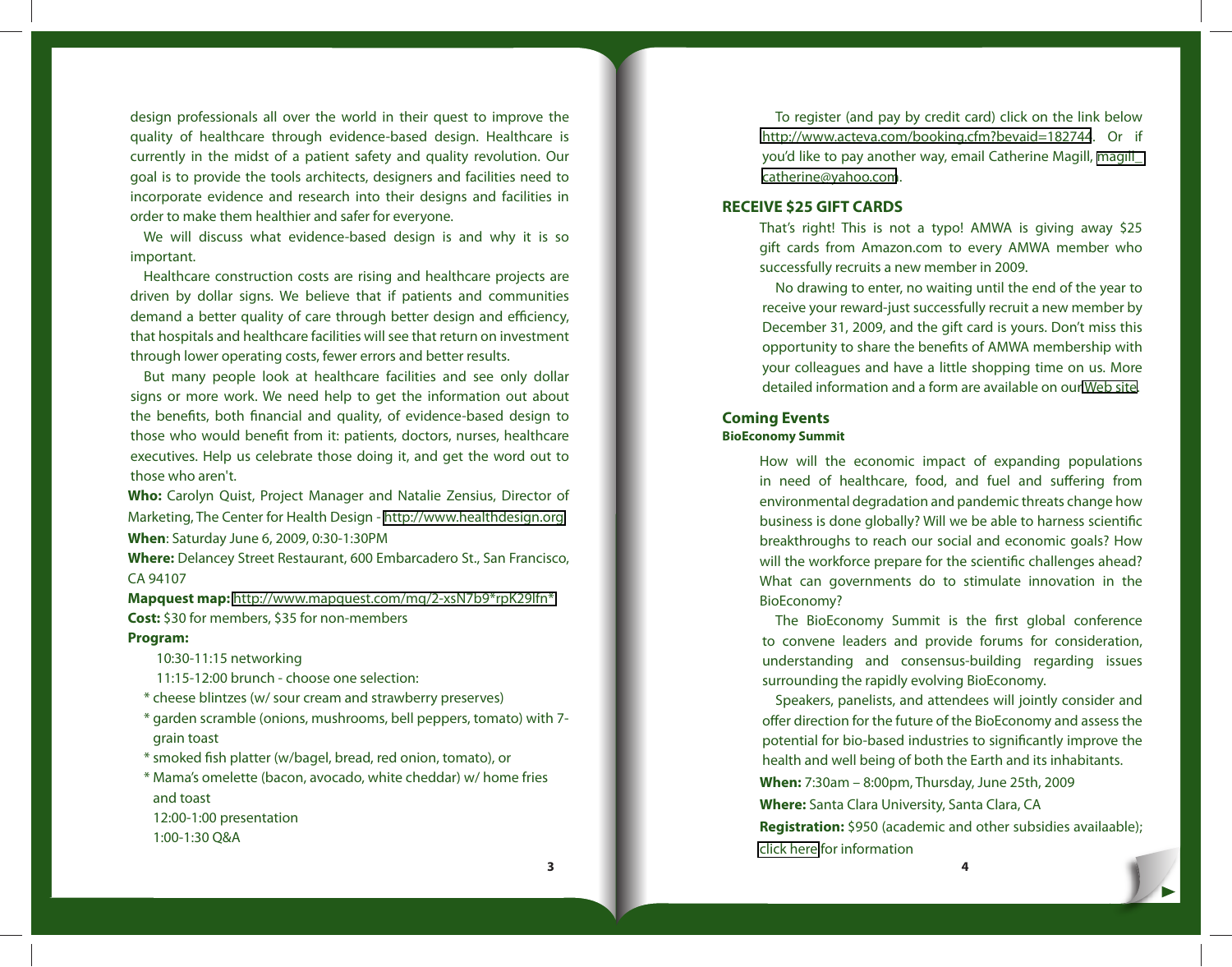### **Stanford Publishing Courses Writers Workshop**

A sea change has occurred within the publishing community. Power has shifted significantly from publishers to authors. Today's top authors know not only how to write, but also how to establish and maintain their voice in the marketplace of ideas.

Dive deep into your craft under the guidance of seasoned editors. Then learn how to use today's powerful new media tools to develop your professional personna—one that will make it easier to get your work noticed and maximize your publishing opportunities.

**When:** July 31, August 1, 2009

**Where:** Stanford Univrsity, Palo Alto, CA **Registration:** \$990[; click here f](http://publishingcourses.stanford.edu/writers-workshop/)or information

### **SAVE THE DATE!**

Planning has already begun for the 2010 AMWA Pacific Coast Conference, sponsored by the Northern California Chapter. The next PCC will be held on April 18 to 21, 2010 at Asilomar in Pacific Grove, California.

You won't want to miss:

\* Asilomar State Beach and Conference Grounds: 107 acres of beachfront land, Monterey pines, oaks, and cypress trees; and historic buildings designed by Julia Morgan.

\* The rolling sand dunes, the deer, the beach stomp in search of bioluminescence.

\* The serenity and natural beauty that pervade Asilomar.

\* A fascinating keynote speaker discussing a timely subject.

\* Three days of great workshops and noncredit forums.

\* Fellow writers/editors/scientists/medical communicators who are interesting, informative, and always helpful.

\* The famous post-banquet topical comedy entertainment, written and performed by your fellow AMWA members.

Stay tuned for further information as the conference plans develop over the next few months. If you would like to volunteer to be on the 2010 PCC planning committee, please join us for our kick-off meeting on Saturday, June 6 in San Francisco, immediately after the chapter event (see the announcement on page two).

Or contact Kristen Mayo, our 2010 conference director, at [kmayo2222@](mailto: kmayo2222@comcast.net) [comcast.net](mailto: kmayo2222@comcast.net).

## **In Case You Missed Asilomar 2009**

AMWA's Pacific Southwest Chapter wrapped up its own Pacific Coast Conferenece barely a month ago. Here's a glimpse of three of the most popular and best-attended sessions at Asilomar 2009.

### **A Blind Man Climbing Everest**

### Mimi Wessling, PhD

"Looking for the perfect transplant." That sentence fragment from my notes taken at Dr. Oscar Salvatierra's keynote talk opening the PCC 2009 describes the arc traversed by transplant medicine after the first successful kidney transplant in 1954. What he said next about an obstacle his team faced serves as a metaphor for his approach to work and to life: "If a blind man can climb Mt. Everest, we can do this."

And what did "we" do? Dr. Salvatierra and his colleagues tackled problems inherent in the introduction of a foreign body into a recipient. Between the first successful kidney transplant in 1954 and the 1970s, half of transplanted kidneys were rejected within the first year. The introduction of immunosuppression drugs such as Imuran and prednisone improved success rates, but transplants, even from living donors, topped the 50% success rate only for 2-haplotype, i.e., identical twin donors.

In 1980, Dr. Salvatierra and his team introduced a procedure for deliberate donor-specific blood transfusions. The se biweekly transfusions from the donor before surgery improved the rate of successful transplants from 1-haplotype and 0-haplotype donors and reduced the need for immunosuppression drugs. As fate would have it, donor-specific transfusions were abandoned in 1986 with the wide introduction of new cyclosporins. While thsee new immunosuppresents improved short-term graft survival, increased nephrotoxicity of these new agents meant that the long-term survival did not improve. The search for the perfect transplant continued.

With his move from UCSF to Stanford, the focus of Dr. Salvatierra's research moved to pediatric patients. In pediatric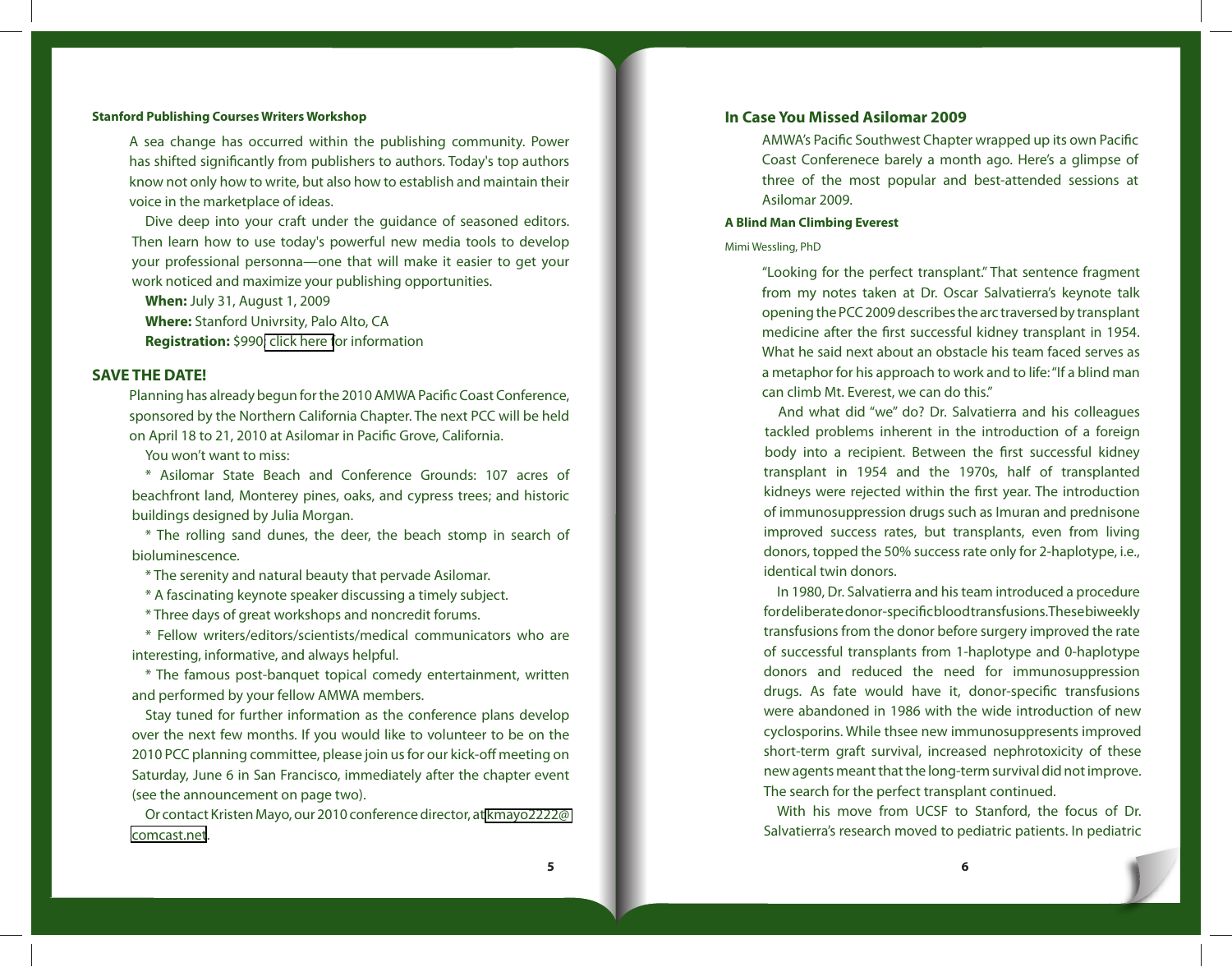patients, congenital malformation of the kidney and ureter is the most common cause of renal failure and transplantation.

In 1994, when pediatric transplants were still considered experimental, Dr. Salvatierra's group at Stanford's Lucille Packard Children's Hospital attacked the problem of size differential between adult donors and pediatric recipients. By 1998, they had developed a way to overcome problems of thrombosis inherent in transplanting adult kidneys in childsized bodies.

By 1999, they had found a way to engage the child's unused or underdeveloped bladder by using the native ureter to move wastes from kidney to bladder. Remembering his experience in VietNam with children whose horribly damaged bladders regenerated, Dr. Salvatierra and his group developed a technique to implant the ureter into the bladder. The crucial part of the procedure was positioning the ureter so that the full capacity of the bladder could be used. Natural processes took over, regenerating the submucosal tissue as support and healing the wound with no scarring, thus avoiding reflux.

The operative words in Dr. Salvatierra's talk were "we" and "they." In each of these steps along the path toward the perfect transplant, Dr. Salvatierra was central. Yet he always focused on the contributions of others to his life and work, from five key mentors to the children he treated as a medic in VietNam and the students he guides at the Lucile Packard Children's Hospital at Stanford University.

"Life is about people," Dr. Salvatierra said again and again. This philosophy of life and its emphasis on cooperation is a guiding principle we adopt as medical writers, he noted. We cooperate with authors as we assist them in turning their work into a publishable document. Dr. Salvatierra, true to his approach, acknowledged medical writers as carabiners and ropes to his publication career.

By the way, pediatric transplantation now has a success rate comparable to adult transplantation, and is routinely reimbursed by insurance providers. The climbers are close to the summit.

### **Marketing Your Career—Becoming a Proactive Job Seeker** Mitch Gordon

The global economic crisis has hurt all of us in various ways. If you are one of the millions of people who've been laid off in recent months, you're feeling its effects very directly. It's discouraging to try to get a job while

the news reports continue to announce massive new layoffs and the resumes you send out lie buried in stacks on hiring managers' desks.

However, your job loss can be an opportunity to reassess your career, figure out what you want to do next, and take more control of your future. This was the message of an excellent workshop led by Jim Dodgen and Noelle Demas, "Marketing Your Career in a Shifting Marketplace,"at last month's Pacific Coast Conference in Asilomar. Jim is a career coach who mostly works with those who are recently laid off; Noelle is a medical writer who lost her "ideal job" 3 years ago due to layoffs, but (with coaching from Jim) turned her situation around and is happily employed again after a period of successful freelancing.

The days when one company took care of you from graduation through retirement are gone. While you may still meet people who've worked for one company for 30 or 40 years, their situation has little in common with ours. In fact, the average worker today changes jobs every 3 years.

In hiring managers' eyes, that's the worker with broad experience and the worker they want. The worker who's stayed with one company for 20 years is now a questionable bet unless he or she moved around within the company and continued to learn and grow.

Since you can't rely on a company to manage your career, you have to manage it yourself. As Noelle puts it, "If you don't have a plan, someone else will make your plan." And forming that plan for your career is a critical first step in creating the future you want. You need a strategy for the short term and the long term.

Jim pigeonholes work into three categories--the ideal job, the transitional job, and the survival job. Here's how he describes them:

**Ideal Job:** This is what you really want to be doing—"right livelihood" in Buddhist terms, the job that grabs your heart, where your needs and abilities align with those of a company. However, be warned that, at best, your ideal job will last for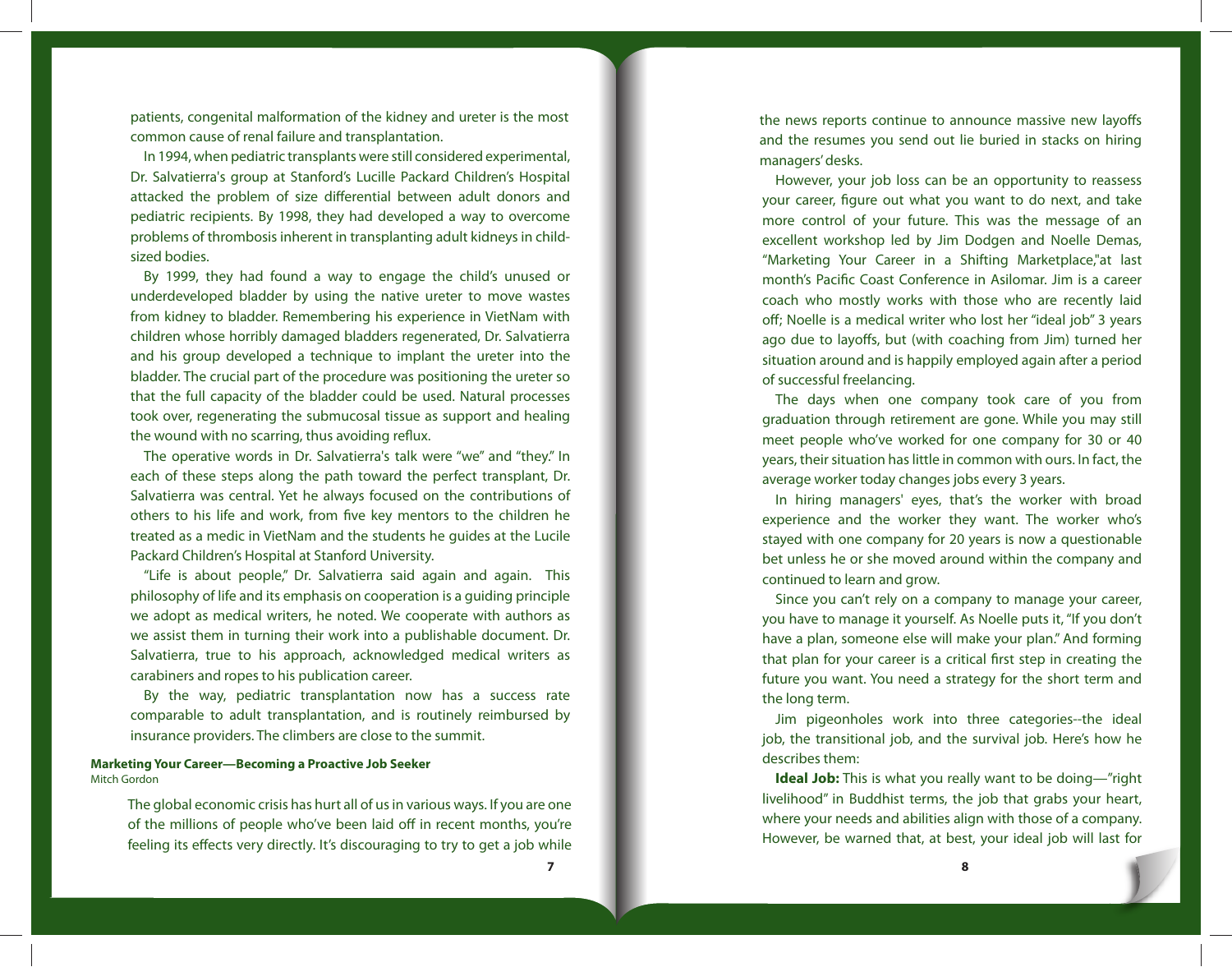seven years: at some point, your soul-mate boss will leave or your great company will be acquired and probably messed up. The ideal job is not a single destination, but one of several destinations on a long journey.

**Transitional Job:** The transitional job is an OK place to be for one to three years. It serves a purpose, but it's intentionally temporary. It may be a stepping-stone job in a company or career that you want to break into, or a job that gives you a good shot at the job you want later. But you don't want to get too comfortable in a transitional job and stay there you should always keep your longer term goals in mind.

**Survival Job:** Waiting tables, temping in offices or warehouses—this is bottom-of-the-scale work. Its purpose is to keep you employed for sanity's sake and to keep some semblance of money coming in. However, you should try to align survival work with your strategy, at least a little. Don't wash dishes in the back of Denny's—be in the public eye, meet people, make connections.

In essence, figure out what you want to become and rough out a plan to get there. Your plan may change, but you need to have one.

That's strategy. Now what about tactics? What do you do next as a recently unemployed job seeker to get that next job (hopefully at least a transitional job if not an ideal one)? The answer? Marketing.

Every job counselor says the same thing: firing off resumes at every job opening that passes by is an ineffective way to get hired, much less hired at something that fits your long-term plan. We could call this passivereactive job searching. You wait passively for a job opening, then reach out and try to grab it as it goes by, much like a sea creature attached to a rock. True, we've all gotten jobs this way at one point or another, but it works less and less well as the times get harder and the work world becomes more complex.

Marketing yourself, which we could call proactive job searching, starts with identifying what you can offer, what distinguishes you from your competition, and who your target market is. Marketing yourself is no different from a company marketing a product, but the product is you.

To effectively market yourself, develop a good understanding of your assets, your skills and personal traits. You may want help from a career coach, a mentor, or a workshop at a local job seekers' support agency (available in most US cities and counties).

You also need to understand the marketplace for people with your

skills or related skills, which takes research. You may discover that you need to go back to school for a degree, or that people with skills similar to yours are employed in industries you hadn't thought of.

After you know your product and your market, your job search should rely on a pair of essential techniques: informational interviewing and networking.

Informational interviewing means contacting people who work in a field or at a company that interests you, and asking questions to increase your understanding. It could be on the telephone or in person. You can take the following approach: "I'm not sure that this is the kind of work I want to do, but I want to learn more about you and your work." The informational interview is an extension of the research you've already done. Your interviews should help you to learn more about your field of interest, and help you to intelligently revise your plan. You might make a connection through interviewing that leads to a job, but don't approach it that way. Be a researcher. Thank your interviewees for taking time to help you, and keep them updated on how things work out.

The second key tactic is networking. In simple terms, it means meeting people—lots of them—and staying in touch with them. Target your networking so that the people you meet are in the field in which you want to work. An effective way to do this is to attend professional association meetings in your chosen field. As a medical writer, you should belong to the American Medical Writers Association. But there are many other associations whose members work in the regulated life sciences, such as the Drug Information Association, or DIA. By regularly attending meetings of such organizations and meeting as many members as you can, you will gradually build a professionial network.

I can suggest a short, but very helpful, book that explains the reasons for and practicalities of informational interviewing and networking. It's "A Foot in the Door: Networking your Way into the Hidden Job Market" by Katherine Hansen. You can buy it for roughly \$10 at Amazon.com.

**9 10**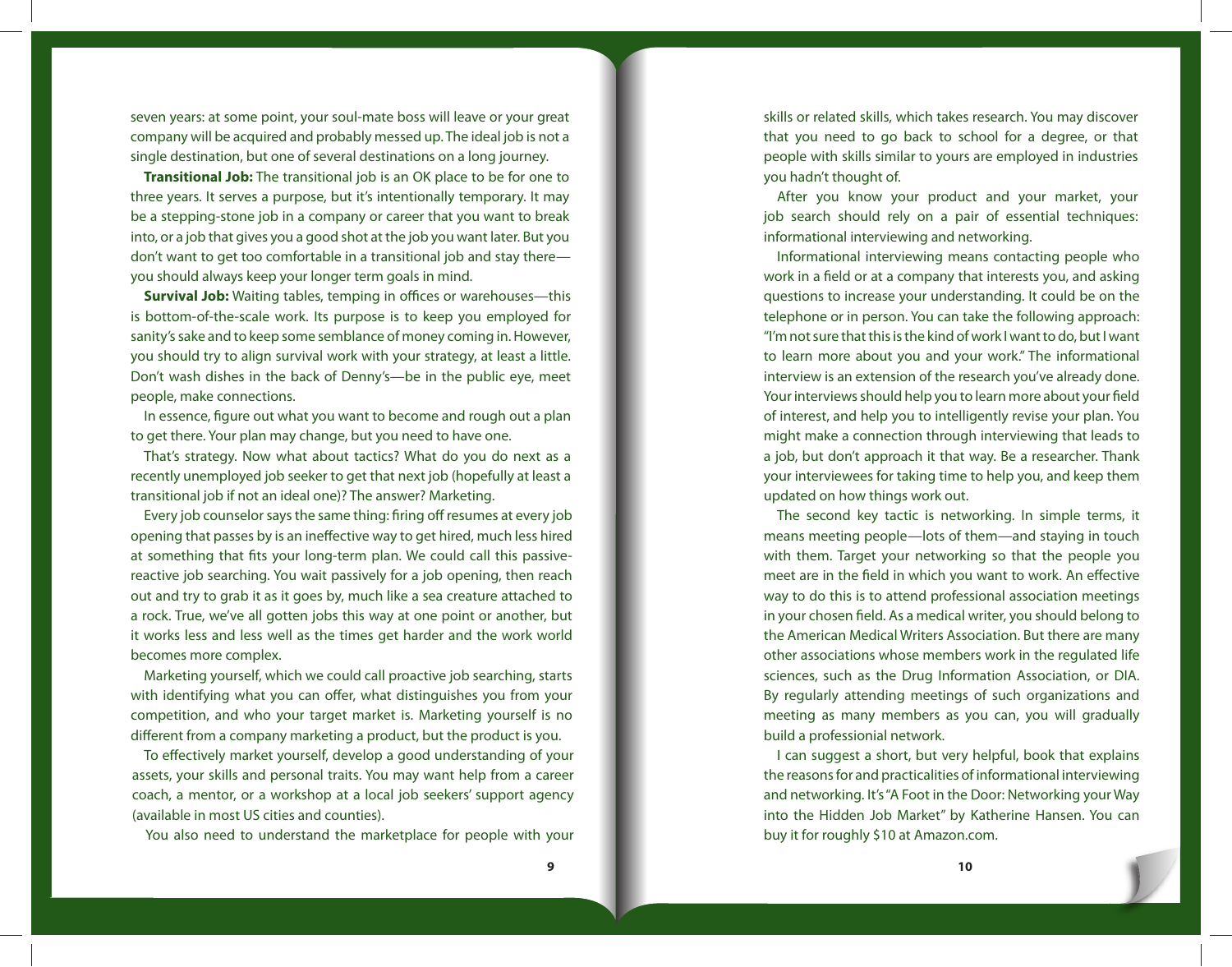Why do you want a network? Because the people in your network care about your success, just as you will hopefully care about theirs. It's also because one of them is going to need a writer at some point. Given a choice between another stack of anonymous resumes and that smart, pleasant writer they've gotten to know at meetings—you—the choice is easy.

Previously published in the [Biotech Ink Insider,](http://tinyurl.com/qbjwze) Volume 2 Number 14

### **The Medical Writer as Project Manager** Mitch Gordon

As a medical writer, you may be great at turning technical talk into wellorganized, well-explained written pieces. You may have an amenable personality, a strong work ethic, thoroughness, an eye for detail. But is this enough? Maybe not, especially in writing clinical and regulatory documentation, when you rely on a number of people from different disciplines. The deadlines may be rigid and very challenging, too. You need to wear another hat: Project Manager.

This was the subject of useful talk by Anna Hindle at the AMWA Pacific Coast Conference last month. Anna is the Associate Director of Medical Writing at Biogen-Idec in San Diego. She manages a large number of clinical and regulatory writing projects, overseeing both staff medical writers and freelancers. Anna doesn't have the time to micromanage all of her department's many writing projects. Instead, she relies on her writers to take a large chunk of the responsibility for keeping their own projects on track. Anna sees this as a model for successfully managing the highly complex and very important medical writing function in regulated life-sciences companies.

You may not see yourself in the project manager role. You may just want to sit quietly at your desk, massaging sentences and making the occasional phone call to clarifyan issue. While this works well enough for journal articles, regulatory/clinical writing requires an extra measure of control over deliverables and deadlines. Anna likens the project manager role to that of a basketball or football coach: they call out encouragement and admonish from the sidelines, and can change strategy at a moment's notice to adapt to changing conditions. Like a sports coach, the project manager is the hub who holds the project together.

To be effective in a medical writing project management role, you need to learn the players and processes. In other words, get to know the

relevant document development processes and project team members. You should begin a project knowing who the team is and who the approvers and reviewers are.

What should you do to be effective in managing your medical writing project?

1. Meet the people on the team in person, or at least call each of them. You should also research the team members by talking with the medical writing or clinical ops manager you're reporting to.

2. Find out what project management style and procedures have worked in the past, and what has put projects on the rocks.

3. Find out who you're going to have to keep on a short leash when it comes to getting first-drafts or their reviews of your drafts.

4. Learn about the client's existing processes and obtain their document template, style guide, SOPs, background documents (e.g., an investigator brochure or clinical study protocol), and samples of deliverables. Acquiring these documents serves two purposes:

\* It helps you integrate into the client's way of doing things.

\* It helps you estimate the project cost for bidding. You may be in the fortunate circumstance of billing on a timeand-materials basis, but if you have to provide a fixed-price bid, which is becoming more common, you should find out everything you can up front, before you submit a bid.

5. Develop a timeline. Figure out each task that will be required, who will do it, how long it will take, and what other tasks must be completed before starting it. Then create a project map in a project planning software package, such as Microsoft Project. You can generate reports and charts listing the tasks from the project map file.

6. Hold a kickoff meeting. Gather the team members in a conference room and explain what is going to happen in the project. Discuss the following items:

\* Timeline - Present and discuss the draft timeline you've created and get consensus.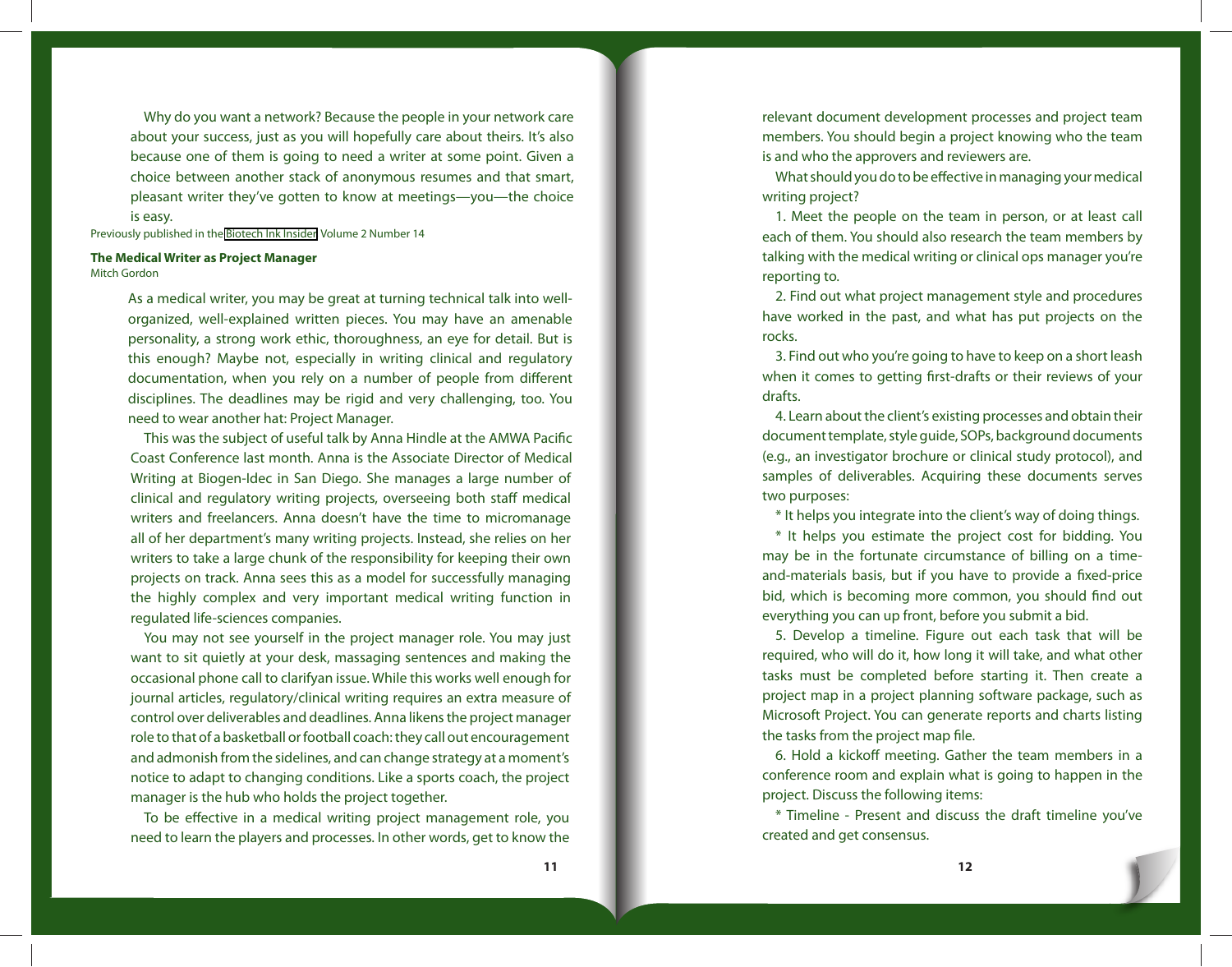\* Responsibilities - Spell out the responsibilities of each person on the team.

\* Milestones - Determine what steps will be taken when milestones are missed. Get agreement so that if it happens, the offender won't be surprised by the consequences.

\* Issues and Problems - Voice your concerns about the project, and get the team to voice theirs, too.

\* Recap everything that was discussed and agreed to, and summarize the meeting's discussion in an email to the team.

7. Manage each task and the entire project as the project proceeds. Keep the team and your management contact informed of how well the project is keeping to the schedule, and which tasks, if any, are off track. There will inevitably be project plan changes and unexpected holdups; you'll need to respond to those with a revised project plan and often some quick thinking.

8. Guide the project team members. During the project, you'll need to practice your sheepdog skills on the team members who forget about their deadlines, don't see the importance of their deadlines, or don't concentrate on the pieces of the work that they owe you.

9. Review the status of the project, and report the results to your management contact. The contact should be kept informed what's finished (or isn't), changes to scheduled start and end dates, estimates of expenditures vs. budget, and resource (especially personnel) requirements. Watch for signs of trouble with the project's schedule or budget, and make your concerns known early.

10. Thank everyone and celebrate when the project is done! Go out for a beer together, or get management to pay for pizzas. It doesn't have to be something big. People just need to hear those magic words, "thank you."

The bottom line is this: as the medical writer and project manager, you don't get to be a wallflower. You are the glue that holds the project together because all of the pieces involve writing or reviewing—and that's your specialty. By wearing the project management hat, you enhance the chance of your project's success, and make yourself valuable to the client. And successful projects with satisfied clients are what make a successful freelancing business.

Previously published in the [Biotech Ink Insider, V](http://tinyurl.com/qbjwze)olume 2 Number 13

## About the Author

Mitch Gordon, <www.mitchgordonwriter.com>has been a professional technical writer in the software and other industries for 16 years, and is now a freelance medical writer. His specialties are regulatory and clinical documentation, medical device and diagnostics manuals, training materials, journal articles, slide shows, and posters. Email Mitch at [mitchgord@aol.com](mailto:mitchgord@aol.com)

# **AMA MANUAL OF STYLE-AVAILABLE ONLINE**

Special rate for members of the American Medical Writers Association!

The AMA Manual of Style is a must-have guide for anyone involved in medical or scientific publishing. This 10th edition thoroughly covers ethical and legal issues, authorship, conflicts of interest, scientific misconduct, and intellectual property, in addition to preparation of articles for publication, style, terminology, measurement, and quantification. Now available online, for the first time ever!

The online edition will include the most updated version of the entire text, as well as:

- Style policy changes highlighted and explained
- New policies
- Learning and training resources
- Monthly tips from JAMA/Archives editors
- Periodic updates
- Web-only new material

AMA Manual of Style Online is available to members of the American Medical Writers Association at the special rate of \$39.95 per subscription year. You save \$10.00! Details are on the [AMWA Web site.](http://www.amwa.org/default.asp?l=t&Mode=DirectoryDisplay&id=358)

### **The Word Witch**

**Troubleshoot the Document Structure In Outline View** Maggie Norris

This article demonstrates the procedure for troubleshooting the structure of a complex document using the Outline document view.

## **Basics of Document Views**

We routinely use the Normal and Print Layout document views to display the electronic document as a simulation of a scroll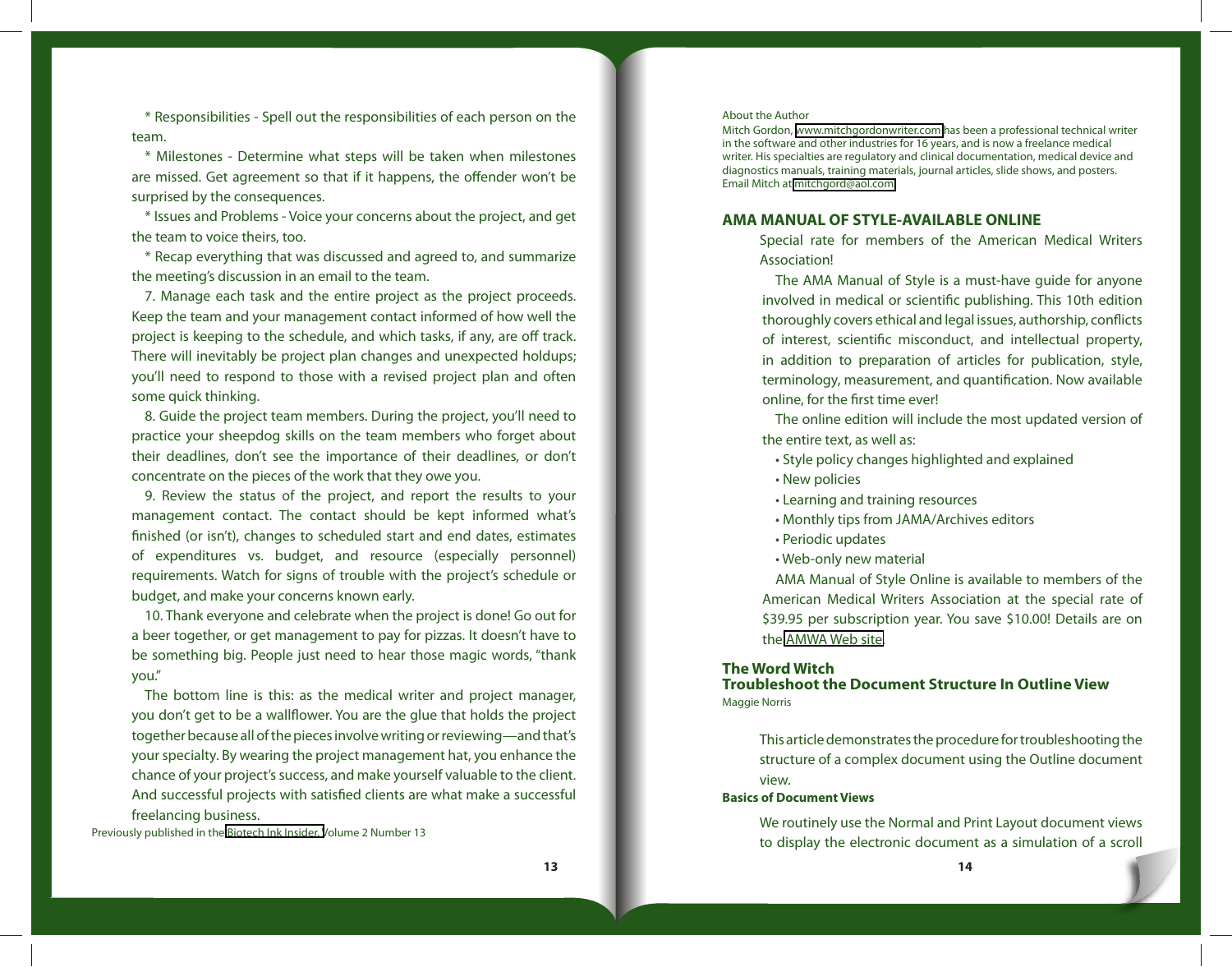(Normal document view) or as a simulation of printed pages (Print Layout document view).

We toggle the document view by choosing the corresponding command: **View | Normal** or **View | Page Layout**.

We go back and forth between these views understanding that changes made in Normal view are present when we switch to Page Layout view, and that page headers and footers, although not displayed in Normal view, are still in the document.

### **Outline Document View**

In exactly the same way, we can display the electronic document as a simulation of its outline (structure): choose **View | Outline** in Microsoft Word 2003 or later. The advantage of Outline view is that it allows us to filter (selectively hide and display) the content by heading level, thus allowing us to focus on the document structure (verify that all the headings are at the hierarchical level they should be) and the heading paragraph content (verify capitalization, parallel syntax, et cetera).

| Eile Edit View Insert Format Tools Table Window<br>Help                                                                                                                                                                                                                                                                                                                                                                                                                                                                                                                                                                                                                                                                                                                                                                                                                                                                                                                                                                       | Adobe PDF<br>Acrobat Comments                                                                                                                                                                           | Type a question for help<br>$- x$                    |
|-------------------------------------------------------------------------------------------------------------------------------------------------------------------------------------------------------------------------------------------------------------------------------------------------------------------------------------------------------------------------------------------------------------------------------------------------------------------------------------------------------------------------------------------------------------------------------------------------------------------------------------------------------------------------------------------------------------------------------------------------------------------------------------------------------------------------------------------------------------------------------------------------------------------------------------------------------------------------------------------------------------------------------|---------------------------------------------------------------------------------------------------------------------------------------------------------------------------------------------------------|------------------------------------------------------|
| Level 3<br><b>Study Objectives</b><br>0 <sub>8</sub><br>0 8.1 Primary Ohiective<br>0 8.2 Secondary Objective<br>0 9 Investigational Plan<br>0 9.1 Overall Study Design, Including Chaice of Control Group<br><sup>=</sup> 9.2 Discussion of Study Design, Including Choice of Control Group<br><sup>=</sup> 9.3 Selection of Study Population<br>0 9.4 Inclusion Criteria<br>$= 9.4.1$<br><b>Inclusion Criteria</b><br>$-9.4.2$<br><b>Exclusion Criteria</b><br>0.9.4.3.<br>Remaral of Subjects from Therapy or Assessment<br>Definition of End of the Trial<br>$-9.44$<br>0 9.5 Treatments<br>0.95.1<br><b>Treatments Administered</b>                                                                                                                                                                                                                                                                                                                                                                                       | Update TOC 4<br>ा<br>Show All Levels<br>Show Level 1<br>Show Level 2<br>Show Level 3<br>Show Level 4<br>Show Level 5<br>Show Level 6<br>Show Level 7<br>Show Level 8<br>Show Level 9<br>Show All Levels |                                                      |
| 0.9.5.2<br><b>Identity of Investigational Product</b><br>0.9.5.3.<br>Method of Assigning Subjects to Treatment Groups<br>Selection of Doses Used in the Study<br>0.9.5.4.<br>Selection of Timing of Dose for Each Subject<br>0.9.5.5<br>0.9.5.6<br><b>Blinding</b><br>Prior and Concomitant Therapy<br>0.9.5.7<br>$-9.5.8$<br><b>Treatment Compliance</b><br>0 9.6 Efficacy and Safety Variables and Flowchart<br><b>Efficacy and Safety Measurements Assessed</b><br>0.9.6.1<br>0 9.6.1.1 Primary Efficacy(s)<br>Secondary Efficacy Variable(s)<br>0.9.6.1.2<br><b>Adverse Events</b><br>0.9.6.1.3<br><b>Serious Adverse Events</b><br>0.9.6.1.4<br><b>Clinical Laboratory Tests</b><br>0.9.6.1.5<br>$-9.6.1.6$<br>Pharmacokinetic Evaluation [if applicable]<br>0 9.6.2 Appropriateness of Measurements<br>0 9.7 Data Quality Assurance<br><b>Clinical Procedures</b><br>0.9.7.1<br>0.9.7.2<br>Monitoring<br>Data Handling<br>0.9.7.3.<br>0 9.8 Statistical Methods and Determination of Sample Size<br>用 国 图<br>$\equiv$ 5 |                                                                                                                                                                                                         | $\overline{\mathbf{v}}$<br>$\overline{t}$<br>$\circ$ |

Screenshot 1. Complex Document in Outine View (Win)

Screenshot 1 shows a complex document in Outline view. The document displays as a stepped hierarchy of headings, with each lower level indented

from the one just above it; all headings at a given structural level are displayed at the same level of indent.

Notice the Outlining toolbar, which is automatically displayed. To get the best view of the document structure, use the **Show Level** tool to hide the body text: in the drop-down list, choose any level above **Body Text**. We recommend **Show Level 3** or **4.**

## **Outline Toolbar**

Performing a structure review in Outline view is a matter of deftly using the tools on the Outlining toolbar.

## **Identifying the Tools**

Working with Screen Tips activated can help us to get familiar with the Outlining tools.

To activate Screen Tips, choose **Tools | Options.** On the **View** tab, check **Screen Tips.** Hover the pointer over each of the tools to read its name or function.

### **Two Tricky Tools**

The **Outline Level** tool and the **Show Level** tool might be a bit confusing at first. Both include a drop-down list, but they perform very different functions (Screenshots 1 and 2).

\* Use the **O u t l i n e Level** tool to apply (ie, change) any paragraph style. But be aware that c h a n g i n g any of the paragraph styles, eg, from **Heading** 

| Outlining |           |                                                                              | $\blacktriangledown$ X                                            |
|-----------|-----------|------------------------------------------------------------------------------|-------------------------------------------------------------------|
| 伸         | ♦ Level 2 | $\Rightarrow$ $\Rightarrow$ $\rightarrow$<br>$\frac{1}{2}$<br>$\blacksquare$ | Show Level 4   $\mathbf{v} \equiv \mathbf{24}$   2 Update TOC   1 |
|           | Level 1   |                                                                              |                                                                   |
|           | Level 2   |                                                                              |                                                                   |
|           | Level 3   |                                                                              |                                                                   |
|           | Level 4   |                                                                              |                                                                   |
|           | Level 5   |                                                                              |                                                                   |
|           | Level 6   |                                                                              |                                                                   |
|           | Level 7   |                                                                              |                                                                   |
|           | Level 8   |                                                                              |                                                                   |
|           | Level 9   |                                                                              |                                                                   |
|           | Body text |                                                                              |                                                                   |

Screenshot 2. Outline Toolbar, Outline Level dropdown list (Win)

**4** to **Heading 3**, changes the hierarchical level of the heading. \* Use the **Show Level** tool to fi lter the display by level, eg, choose **Show Level 2** to display **Heading 1** and **Heading 2** paragraphs only.